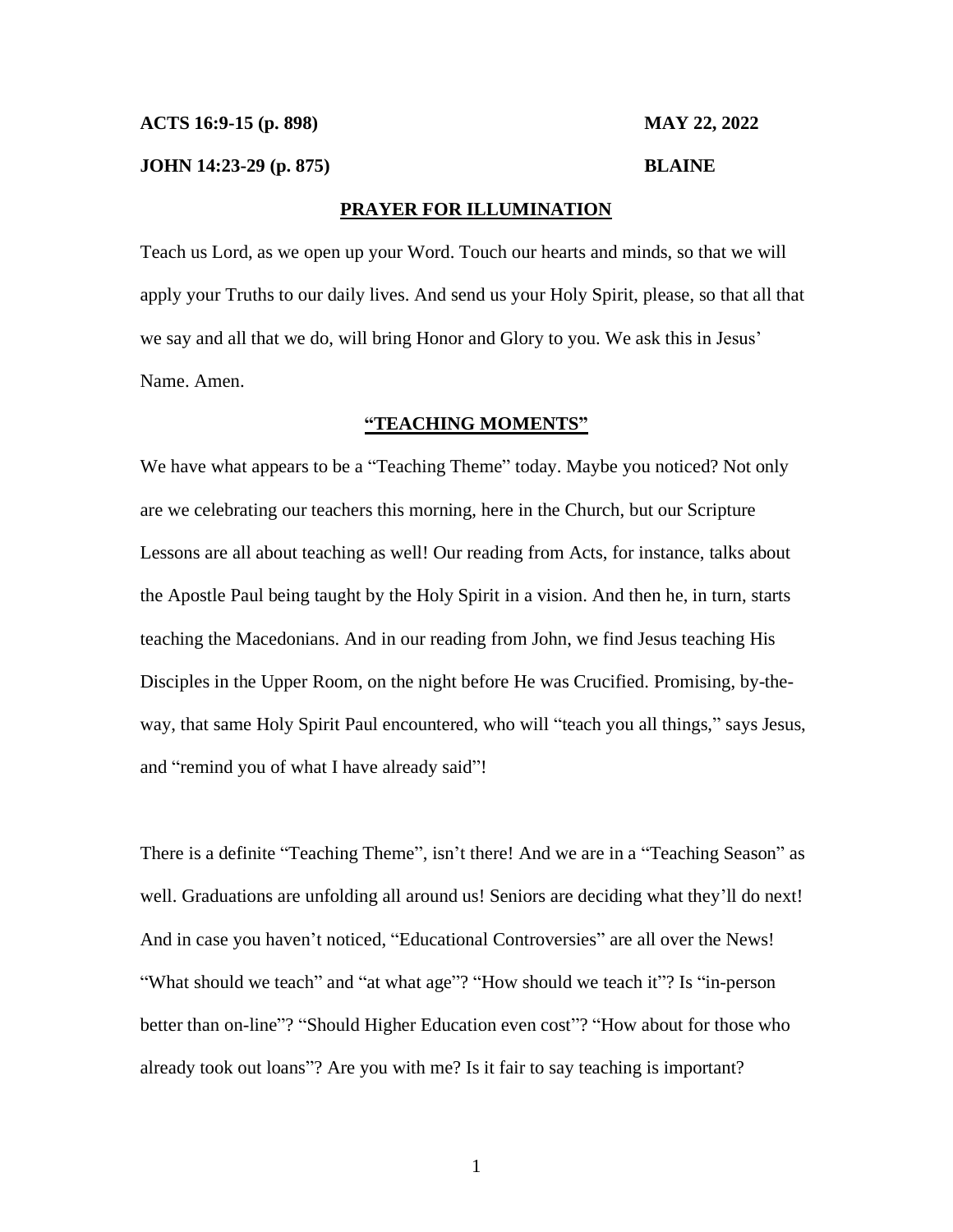Last week we talked about Peter, up on a rooftop, being taught who is welcome at the Table of the Lord versus who is not. Who is welcome to hear the Gospel, to be taught the Good News of Jesus Christ! And today, we have an almost mirror image of last week's lesson. Instead of Peter sharing the Gospel with Cornelius though, a Gentile, after having that sheet-lowering vision—we see Paul reaching out to Gentiles, including Capitalists and Merchants, even women! It's almost scandalous!

Everyone is welcome, like we talked about last week! Again, that's pretty clear! Everyone is invited! "Anyone who loves me will obey my teaching", says Jesus. "Anyone"! It's simple really! God loves you! All of you! So much so, in fact, that He sent His own Son as a Sacrificial Atonement for your sins! All you have to do is claim that gift as your own!

It's a "Universal Offer"! One that comes with a Promise, a Big Promise! "If you love Me, and keep my commands, I will ask the Father to send you an Advocate in my Name, the Spirit of Truth"! "He will not only remind you of everything I have already taught you, but also teach you even more"! "We will come to those who obey my teaching, and make our home with you!" "And I am telling you this ahead of time, so that when it happens, you will believe!" The Welcome Mat is out! Everyone is invited! Only apparently, not everyone is "Teachable"? Did you notice that part? "Not everyone will obey my teaching," Jesus continues, "specifically, those who do not love me."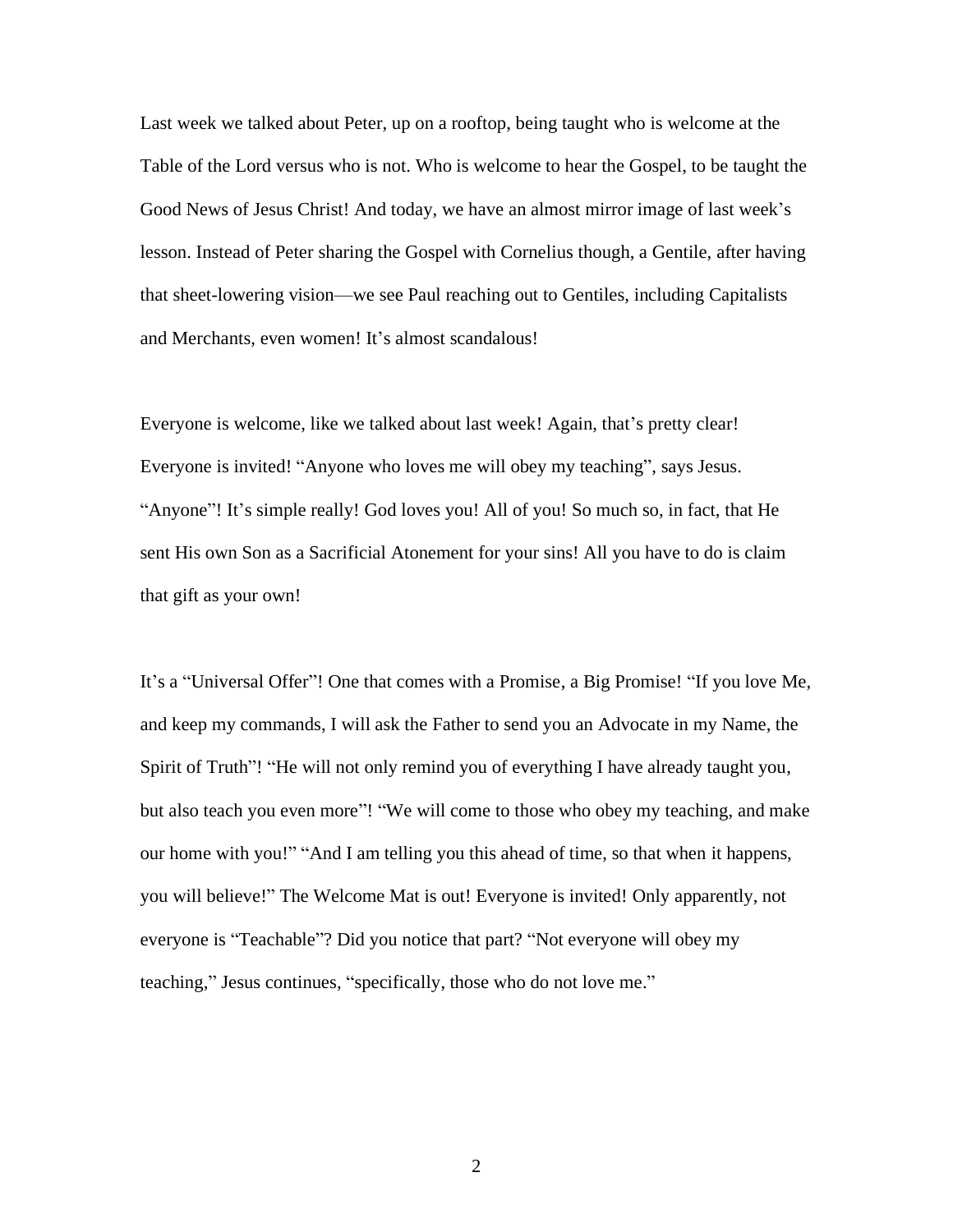Teaching then, is critical, isn't it! And you can't teach what you don't know, right? Oh, you can share information, but you can't teach! So, think back for a moment to someone who has shared an important life-lesson with you. Mrs. Smith, your beloved First Grade Teacher maybe. Or Mr. Jones, from High School Biology. Mrs. Johnson, your favorite Sunday School Teacher? Maybe a Foreman on your very first job?

I remember my first "real job". Not mowing lawns, or delivering papers, not working for someone my dad knew. This was a real job! I was a Busboy at one of the top-ten restaurants in the State of Michigan, at the ripe old age of fourteen! I had to ride my bicycle to get there, and then home again, late at night. This was a classy place, with multiple forks and spoons on each side of the plate. There was even a little knife up at the top, with a little plate all of its own! The Head Busboy taught me a lot there! Like how important it was to kill all the cockroaches in the salad bar before you put the ice down!

I remember a Master Electrician who would kick me in the backside, hard, every time I touched an electrical box with the front of my hand instead of the back. It was his version of Safety Training. I remember a gifted crane operator who taught me all the secrets, and how to weld, and track deer, and shoot a bow. He was the smartest man I have ever known, bar none, even though he never finished High School! He even tried to teach me how to bend Neon on several occasions!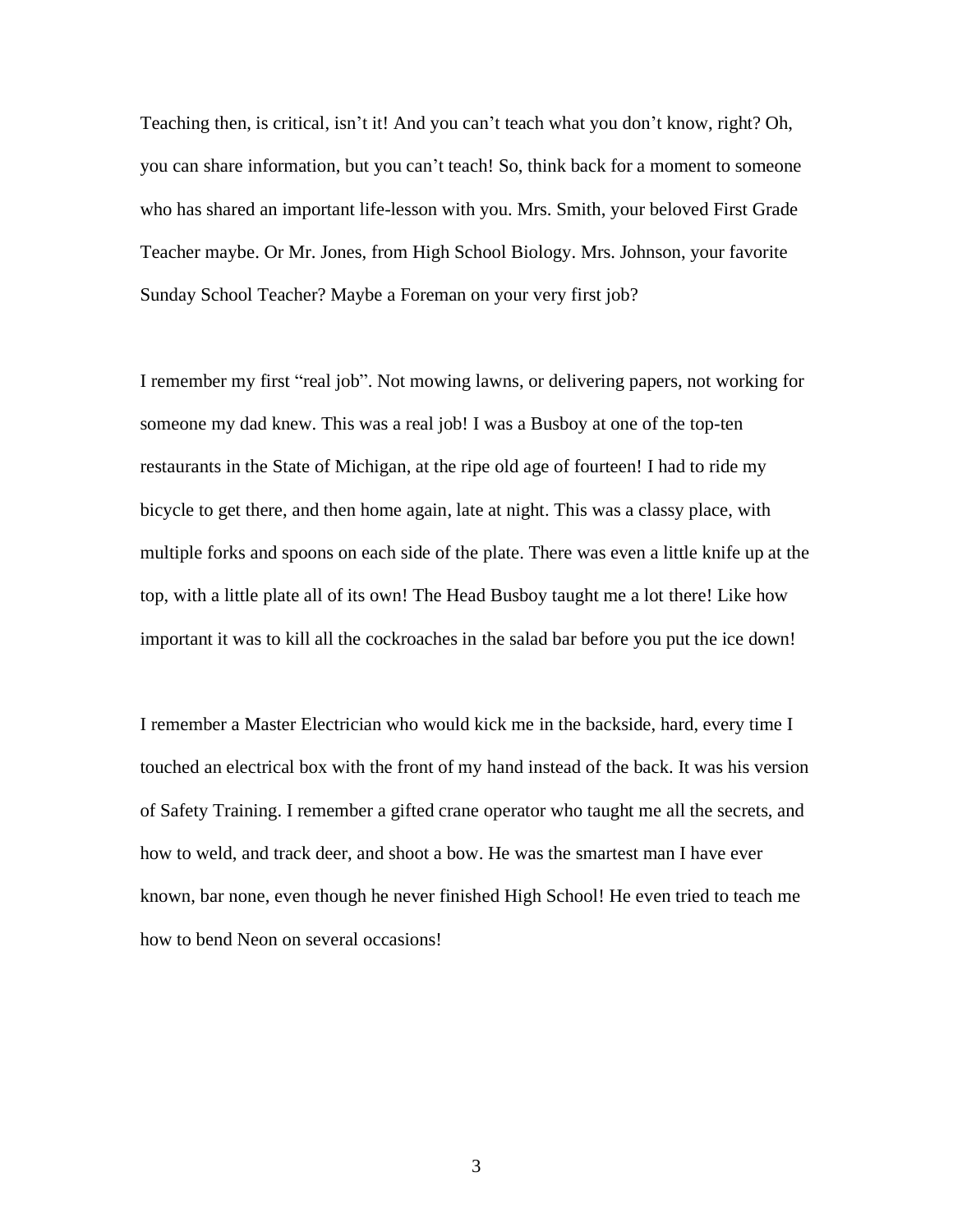So, who has mentored you? And who have you mentored in return? A close relative maybe, a trusted friend? A Youth Leader, or Camp Counselor? Your Band Director, or Football Coach? A Pastor maybe?

I remember the Reverend Ray Gaylord, who I met at camp, and all that he taught me! I remember the Reverend Al Waterworth, who taught me so much about people and life, not to mention theology! Deb's grandpa, by-the-way! And I remember the Reverend Robert Collier, a fiery Southern Baptist Preacher from Mississippi who went by the name of "Pastor Bubba"! And believe me, he embodied all those stereotypical images that just went through your mind!

Several years ago, Pastor Bubba shared with me one of his favorite teachers, Mahatma Gandhi. I assume you've heard of him. Gandhi is credited with founding the Non-Violent, Civil Disobedience movement. People like Martin Luther King Jr. took their cues from him! Gandhi was a prolific writer, and a masterful theologian! He studied most of the Holy Books of most of the world religions, diligently! He was a deeply pious man, who prayed all the time! In fact, he was on his knees so much, that over the years thick calluses formed!

He was a Mystic really, a strong man of faith, who incorporated all kinds of Spiritual Disciplines into his life, including Fasting. Gandhi went for long periods of time without eating or drinking anything except water. He did this in order to achieve clarity in thought and prayer.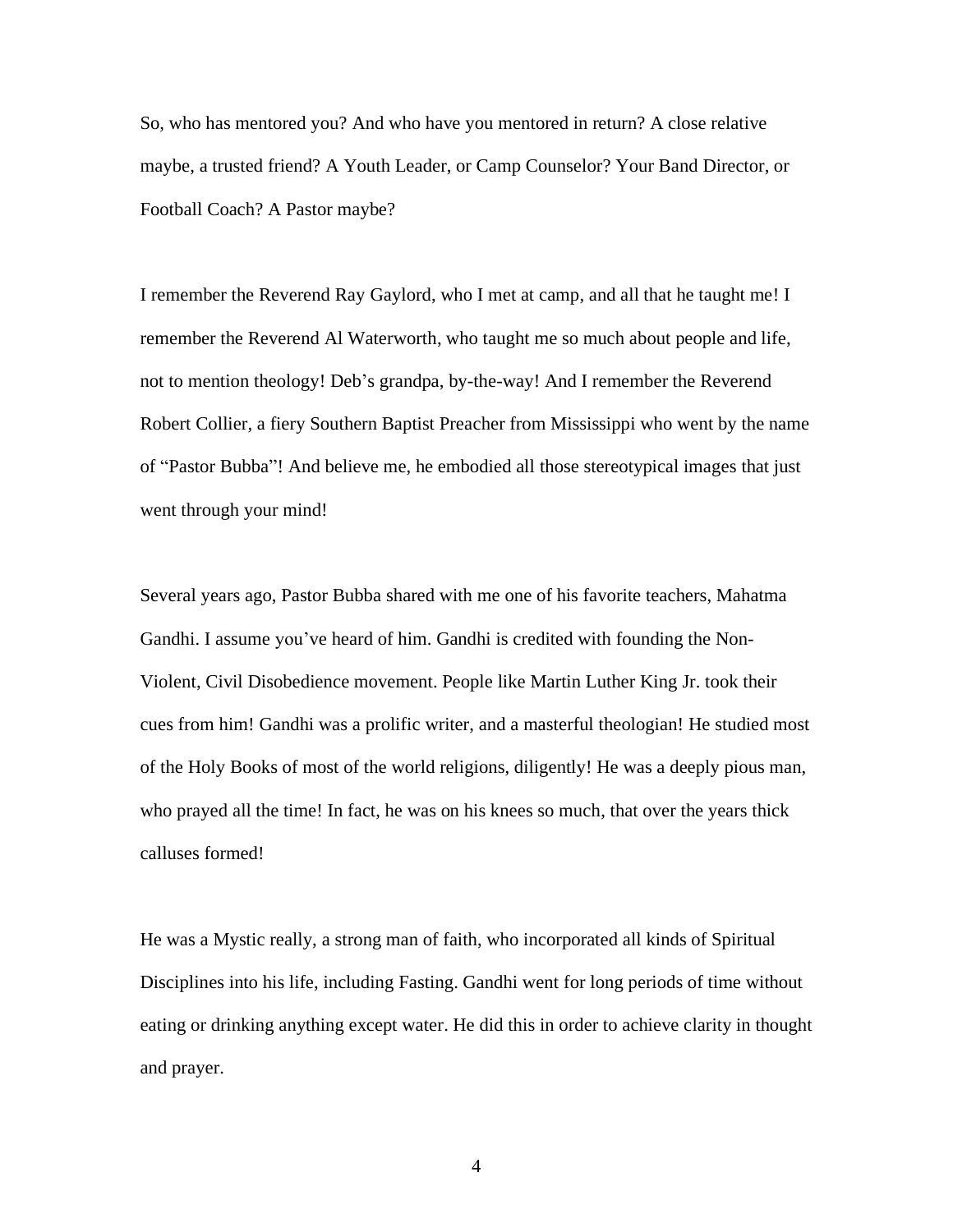This practice took a toll on his health, though. Over time, he became very weak, and quite susceptible to disease and infections. Even when he did eat, Gandhi was a strict Vegetarian. This too brought on a number of health issues, the most notable of which was something like Trench Mouth. Those close to him often complained that he had terrible breath! Pastor Bubba, one of my mentors, shared with me that Gandhi, one of his mentors, was not only a Gifted Teacher, but also a "Super Calloused, Fragile Mystic, Hexed with Halitosis"!

Teachers are a gift, aren't they? A good teacher can touch your heart, as well as open up your mind to Truth! And they will do it in such a way that it comes alive! A good teacher will not only take the time to get to know you, but also allow you to get to know them! Today, Jesus is sitting in the midst of His Disciples, His Students, His would-be Followers, and He says, "Anyone who loves me will obey my teaching, and the Father will send to them another Teacher, the Spirit of Truth".

Now think about that! Or maybe question yourself on that! Do you love Jesus enough to obey His teaching? Because if you do, and I quote, "My Father will love you, and we will come and make our home with you!" "My Father will send you an Advocate, the Holy Spirit, in My Name! Who will teach you all things, and remind you of everything I have said to you"! It's a Promise! A Big Promise! So, do you love Jesus enough to obey?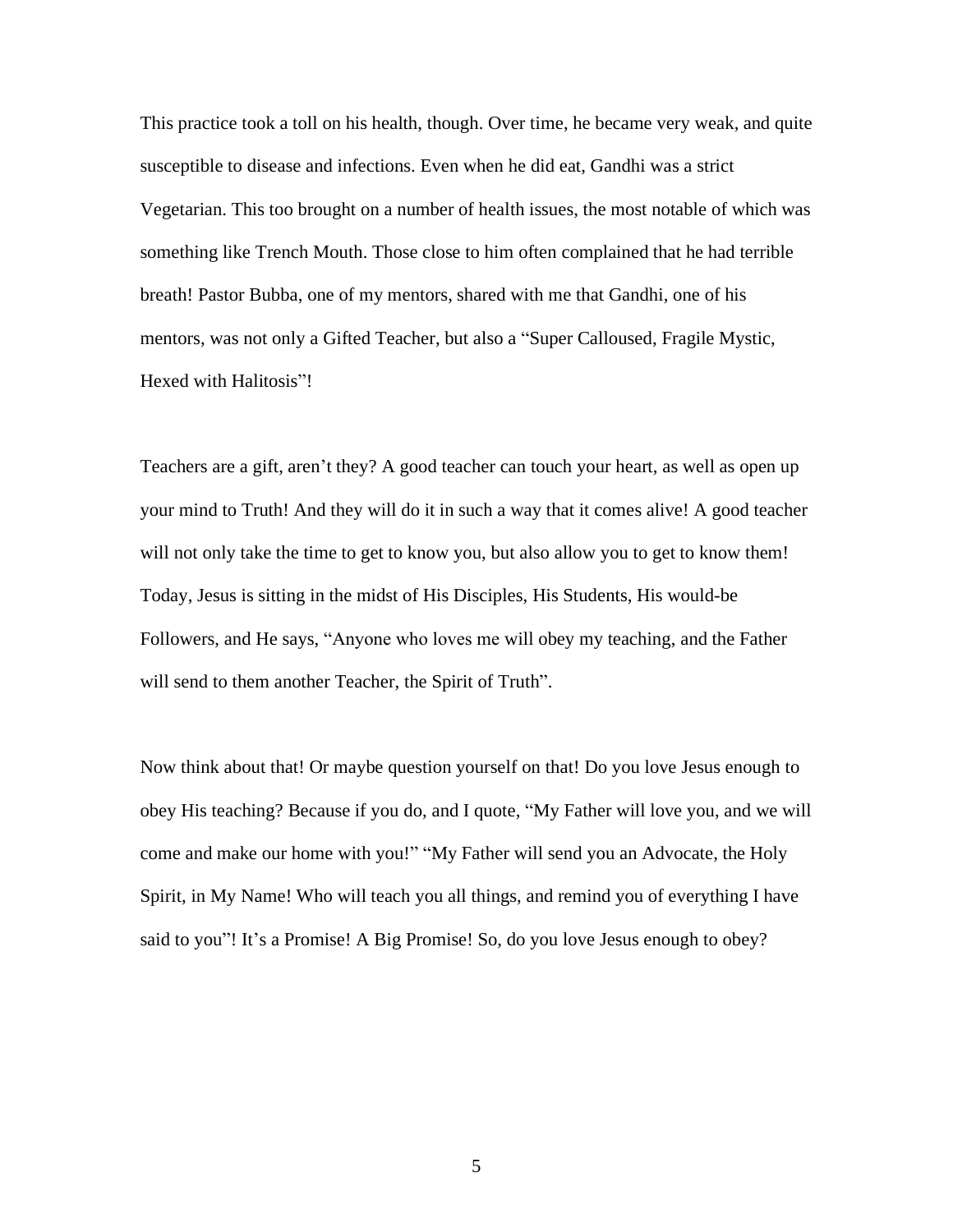Do you realize that liturgically speaking, the Church is "in-between" right now? We are sandwiched between Easter, where we received the Gift of Salvation—and Pentecost, where we receive the Promised Comforter and Guide? The parades of Palm Sunday are over, including the shouts of "Hosanna" as Messiah rides into town in Honor and Glory! The agony of the Crucifixion is over as well! As are those brief moments when we stood outside of the Empty Tomb in confusion, or maybe in awe! We've had our time of being scattered in fear, like the first Disciples! Or holed up, locked away, hiding! And before we know it, we will arrive at the Day of Pentecost, the Birthday of the Church!

And that's important, so stay with me. Because I want to teach a little bit about Jewish Holidays, and Christian parallels. I mean, it's Teaching Season, right? On the third day after Passover, where the angel of death passes over the household of the Faithful, the Celebration of Freedom from Slavery and Bondage—on what we call Easter, the day Jesus conquered death—is the Celebration of First Fruits in Israel, the Barley Harvest. And fifty days after that, is "Shavuot", the "Feast of Weeks", Pentecost in the Greek, the First Fruits of the wheat harvest. Listen for the echoes?

It was on Shavuot, according to Jewish calendars, that Moses received the Law on Mt. Sinai, fifty days after leaving Egypt. And on Shavuot, Pentecost, that the Church received the Holy Spirit, fifty days after leaving that locked Upper Room! Seven weeks after being released from Bondage in Egypt, the People of God received God's Teaching at Sinai. And seven weeks after being released from Bondage at the Cross of Calvary, the People of God received the outpouring of the Holy Spirit, who promises to teach us even more!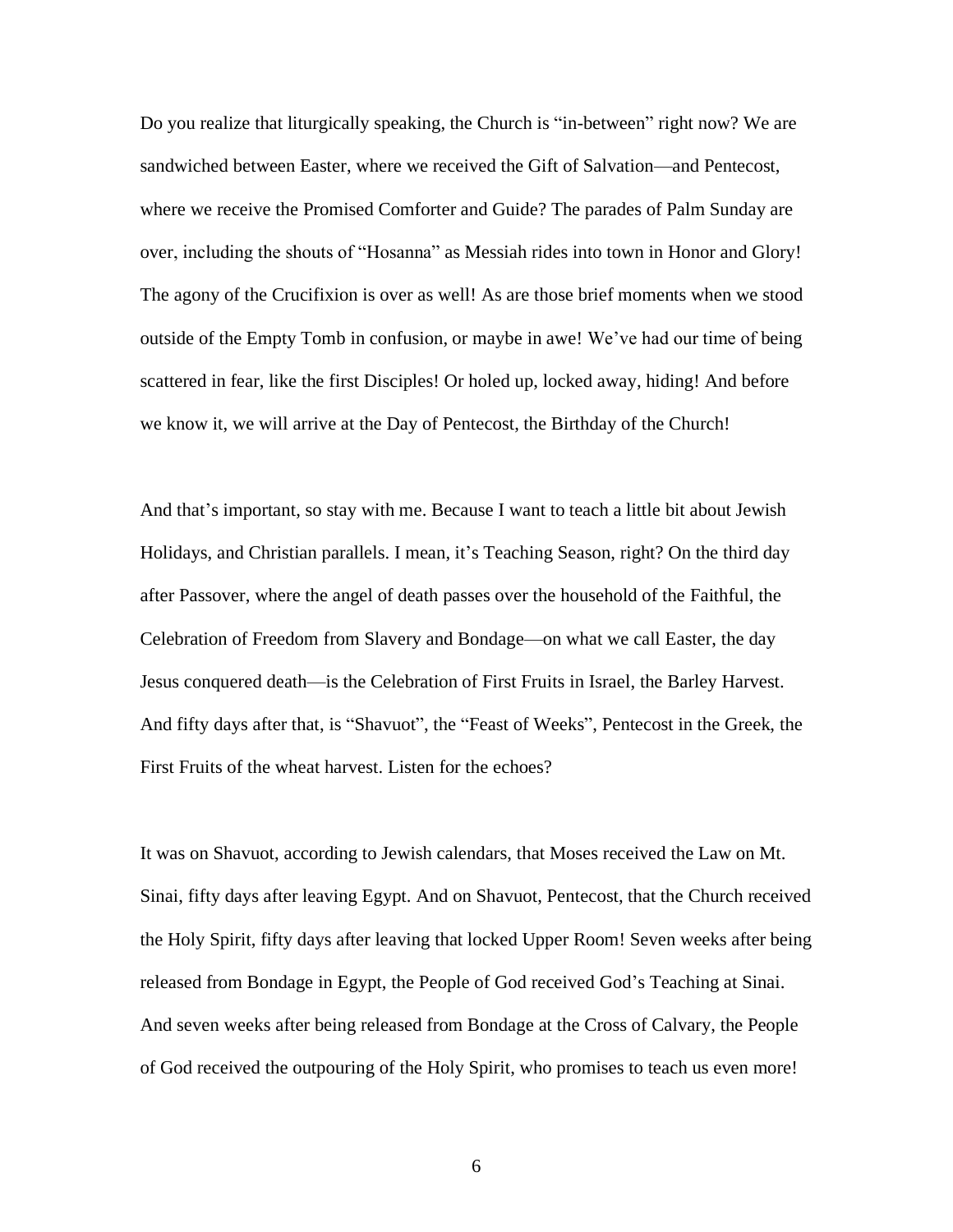The Disciples went from a group of about one hundred and twenty back then, locked away, cowering in fear—to over three thousand, out on the streets of Jerusalem, boldly declaring the Good News! God's Teaching, through the Power of the Holy Spirit, began to produce First Fruit!

Teaching is absolutely critical! And so, apparently, is obeying what the Lord has taught us! And the reward for that is huge! The Holy Spirit of God will come and reside in our heart! That's quite a tradeoff. Obedience, in exchange for Supernatural Power and Wisdom and Peace! It is the same promise, by-the-way, given to us in the Great Commission! Matthew 28 says, "Go and make Disciples of all Nations, baptizing them in the Name of the Father and the Son and the Holy Spirit, teaching them to obey everything I have commanded you! And I will be with you always, even to the end of time!"

So, how are we doing with that charge? Are we teaching others what Jesus said and did? Are we teaching them to obey? Are we, as a Nation, honoring the Lord's values, as opposed to those of the world? Are we, as Parents and Grandparents, neighbors or friends, sharing what we know to be true? How much time and energy do you think we put into that? How much learning, and teaching, do we actually do? Have you read, personally, every jot and tittle of God's Word? Do you know what it says? Are you trying, even now, to incorporate those truths into your life? Do you share these with your family? How about with your neighbors and friends? I mean if you love them, why wouldn't you want them to know? "Anyone who loves me, will obey my teaching! And anyone who does not love me, will not!"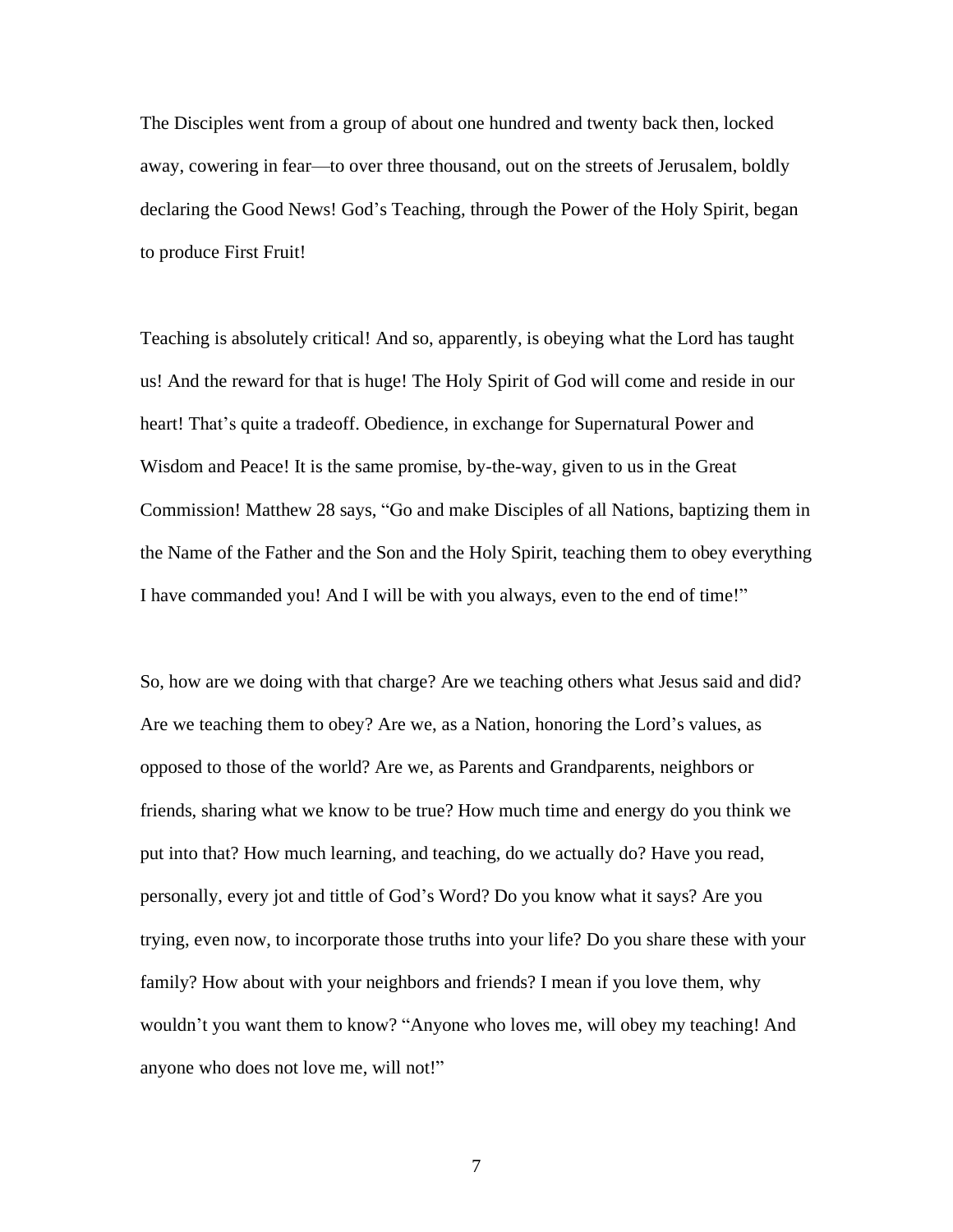It's kind of "in your face", isn't it? But then, it's Jesus doing the teaching! This obedience thing is not an "add on" to Christianity! It's not just for the super pious! It is the very basis of who we are, and what we believe! If we love Jesus, we will do what He says, which includes passing on that truth to others!

Let me give you an example. Lydia, in our first reading this morning, is a "God-Fearing" woman we're told, a "worshiper of God". She is currently in the city of Philippi, but comes from the city of Thyatira. She is also a dealer in purple cloth. And what all that means is, she believes in the One True God, but does not yet know Jesus, or the Holy Spirit, personally. She owns her own business. She is not reliant on anyone else for her financial support. And she travels for work. The fact that she deals in purple cloth tells us that she rubs elbows with the wealthy. Only the Rich and Famous could afford purple cloth, and therefore, purple was the color of royalty!

Lydia is a somebody, a somebody who knows a lot of some bodies. She is also a woman who knows a lot "about" God, but has not ever seen Him in the face of His Son! It's only after Paul shares the Gospel with her, teaches her about Jesus Christ, and only after God opens up her heart to receive the Good News, that Lydia begins to understand the Truth! Only then does she meet God personally!

And there is more teaching happening around this lesson too! There is teaching directly from the Holy Spirit, just as Jesus promised! Prior to this encounter, the Spirit of God actually changed Paul's travel itinerary, two different times! Did you know that?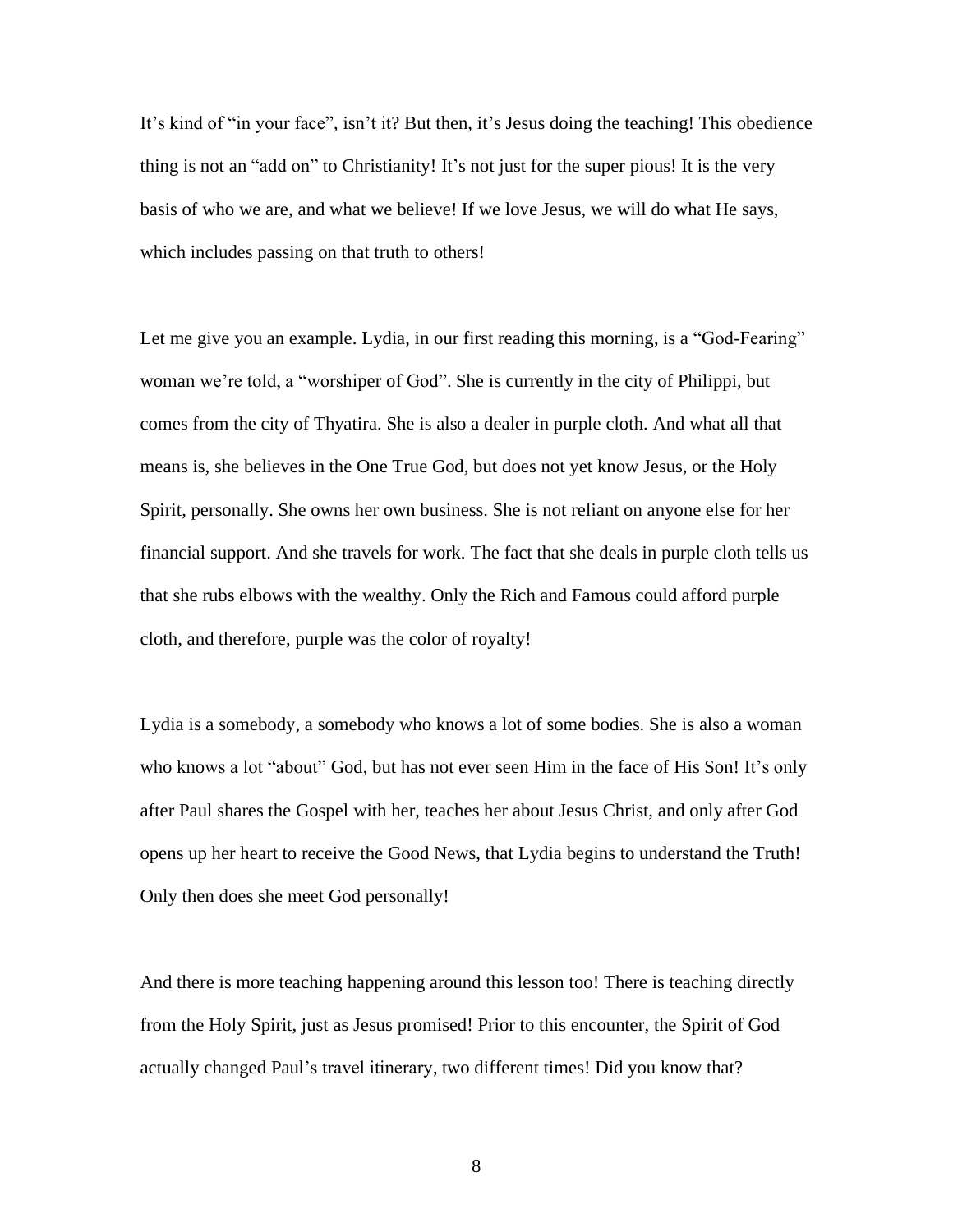Paul and his companions want to go preach in the province of Asia, but the Holy Spirit prevents him from doing so. Then they tried to enter Bithynia, but "the Spirit of Jesus would not allow us to". Paul wants to go east, and then north, but in a vision, God sends him to the west! The Spirit is teaching Paul! And Paul is open to that teaching! And then, he is obedient in following! Paul leaves Troas, a port city in Asia Minor, modern day Turkey—and travels to Neapolis of Macedonia, modern day Greece. Big picture wise, what that means is, by the teaching of the Spirit, the Gospel crosses yet another boundary, and moves from Asia Minor into Europe!

Now watch! It's a Sabbath, so Paul and his friends go out of the city and down to the river, and talk with a group of women! Again, by the teaching of the Holy Spirit a boundary is crossed, a social boundary, men talking to women, and treating them as equals! It's amazing really, how, if we just listen to the teaching of the Holy Spirit, we will know right from wrong! And if we are obedient, wonderful things happen!

Have you ever had a time in your life when you felt "nudged by the Spirit" to do something, or not to do something? If so, were you obedient to that nudge? I remember a few times when I wasn't. There was a man's house that I drove by every day. I didn't know him. I had never even met him. I didn't even know his name. But I often felt that God was telling me to stop and introduce myself. I didn't. A couple of months later I heard that he had died.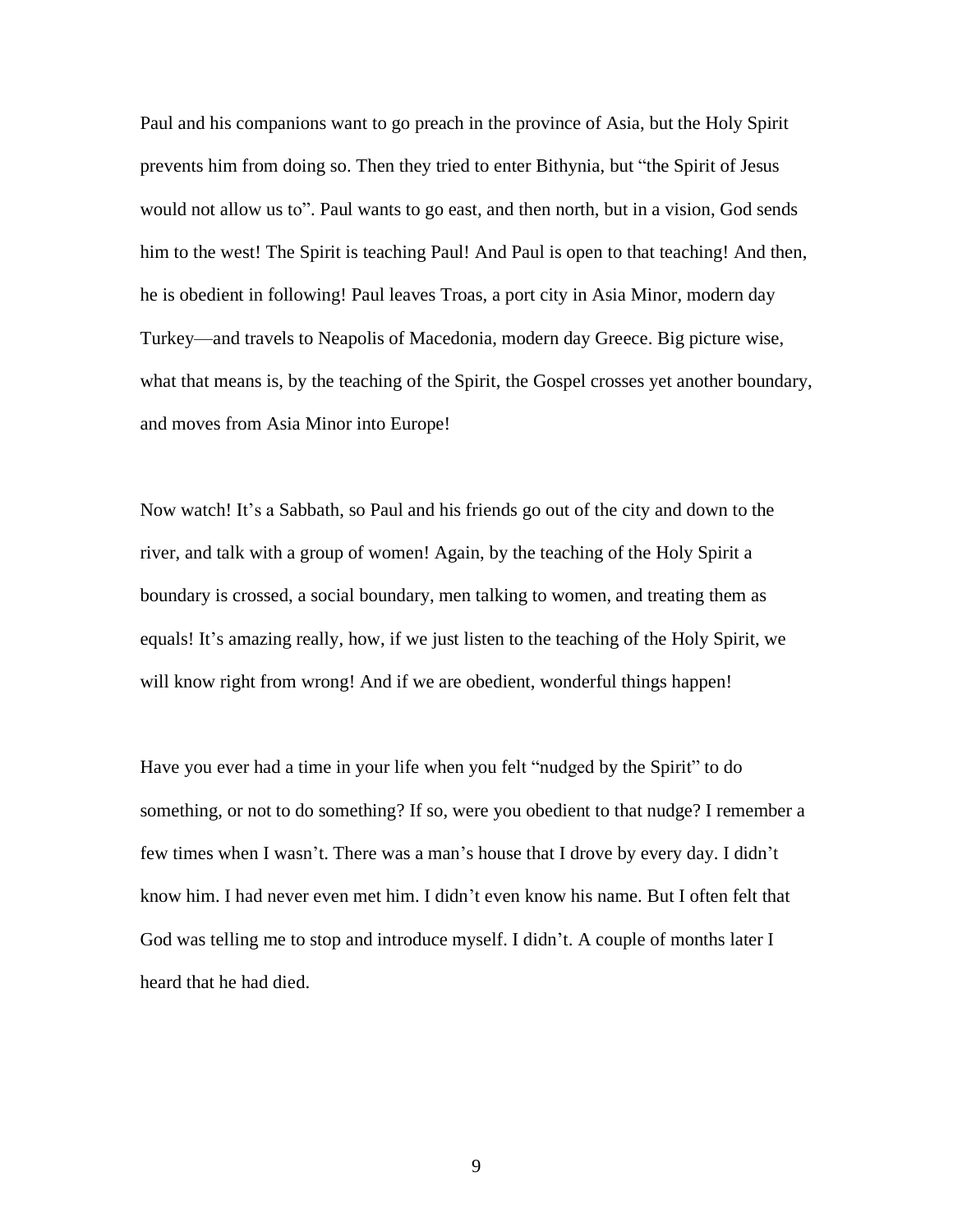When Deb and I were first married, one of her friends, Joleen, was a Ballet teacher, who toured with a Professional Dance Company. Well one day Deb came home and said, "I feel like we should give our car to Joleen". I thought she was nuts, and I told her so! We didn't have an extra car, nor the money to buy another one! Besides, Joleen hadn't asked for a car, let alone ours! Joleen was in her early twenties at the time, a Professional Dancer in top physical condition! About three weeks after our conversation, Joleen died of a massive heart attack!

I also remember a few times when I did listen to the Spirit nudging my heart. There are several stories around the selling of our business. But one in particular almost seems like a testimony. We had bought our house downstate from my parents. It was a wonderful, boyhood home, out in the country, at the end of a quiet road. Adjacent to our property was a gorgeous, sixty-six-acre, parcel of land! One that I had wanted since I was young! One side of it abutted Fort Custer State Park, and another, the Kalamazoo River. On the third side there was a beautiful stream with two ponds. And on the fourth, it backed right up to ours. There were two small creeks running through the back of the property, lots of deer, and hundreds of Purdue Walnut trees, specially planted and trimmed, that would one day be worth a fortune! There was even an underground irrigation system that watered each and every one! It was perfect!

Well, I talked the owner into selling it to us. We agreed on the terms, far less than it was actually worth. The bank approved the loan immediately, over the phone, and at a fantastic rate! Everything was set, except the signatures.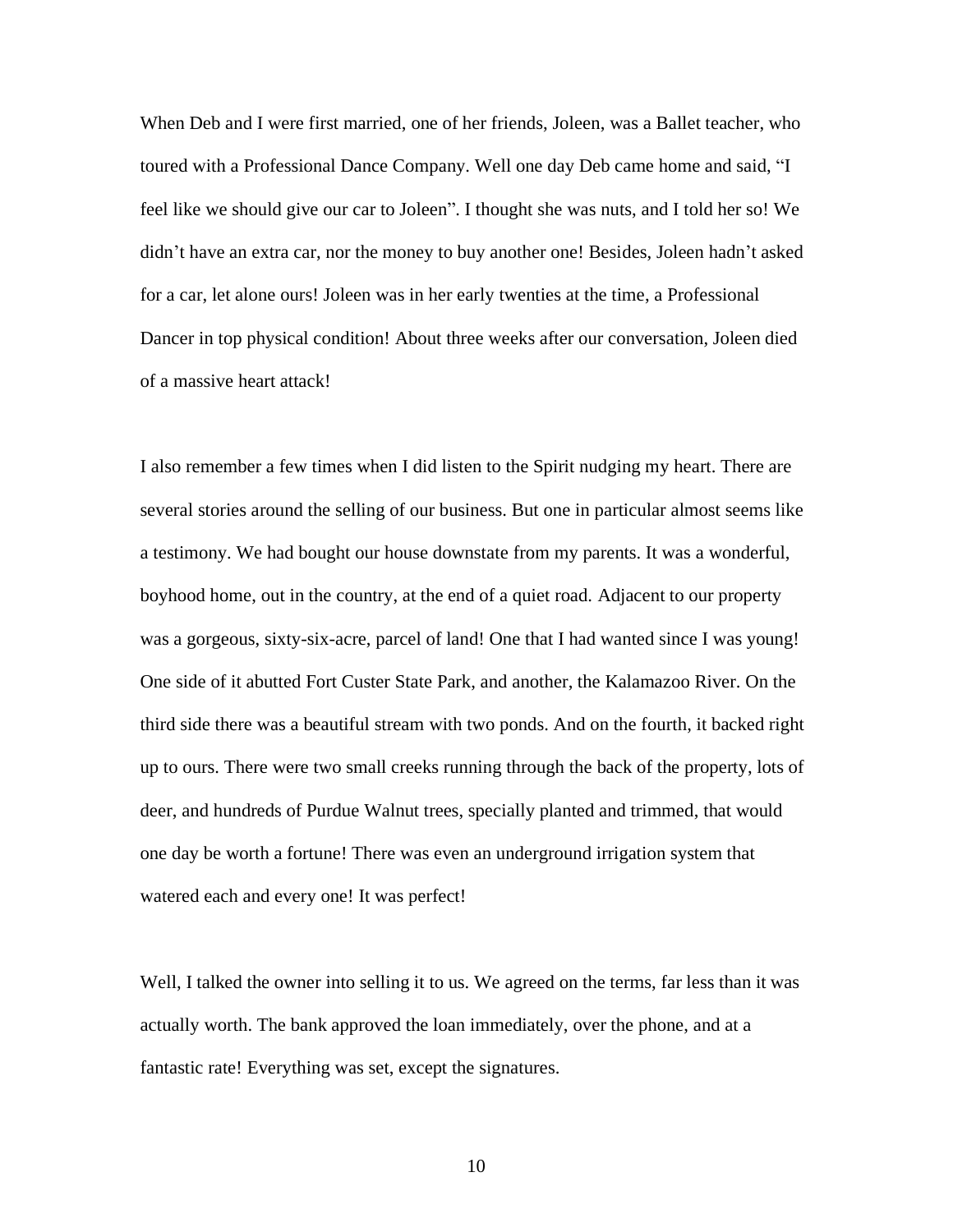Deb and I always pray over such things though, usually for a day or two. So, we did. The very next day we talked after work. We both wanted the property very much! In fact, I still do! But we both were feeling as if God was telling us "No"! It was clear in our hearts, even though the desire and the means to buy it were there! So, with some regrets, a whole heap of regrets really, and a ton of questions on both of our parts, we backed out of the deal.

My banker was actually mad! The owner of the property was furious! And I've got to tell you, I was extremely disappointed myself! But less than twenty-four hours after we made that difficult decision, a little church in northern Michigan named Blaine Christian Church called, and asked us, out of the blue, if we would like to be considered to share in their ministry! Just look at all the blessings we would have missed, had we not listened to, and obeyed the Spirit's teaching! And just think about how meaningless this true story of ours would be, and how quickly it would die, if we didn't periodically share it with others!

We are currently standing between Easter and Pentecost, between the Promise and the Fulfillment! It wasn't that long ago that we witnessed the Empty Tomb. And in just a while more, we will experience the Birth of the Church with the outpouring of the Holy Spirit! So, what do you say? What have we learned? How should we spend our time, in the in-between? How about we try our best to obey what the Lord is teaching us, and just see what happens as Pentecost unfolds! And all of God's people said, Amen.